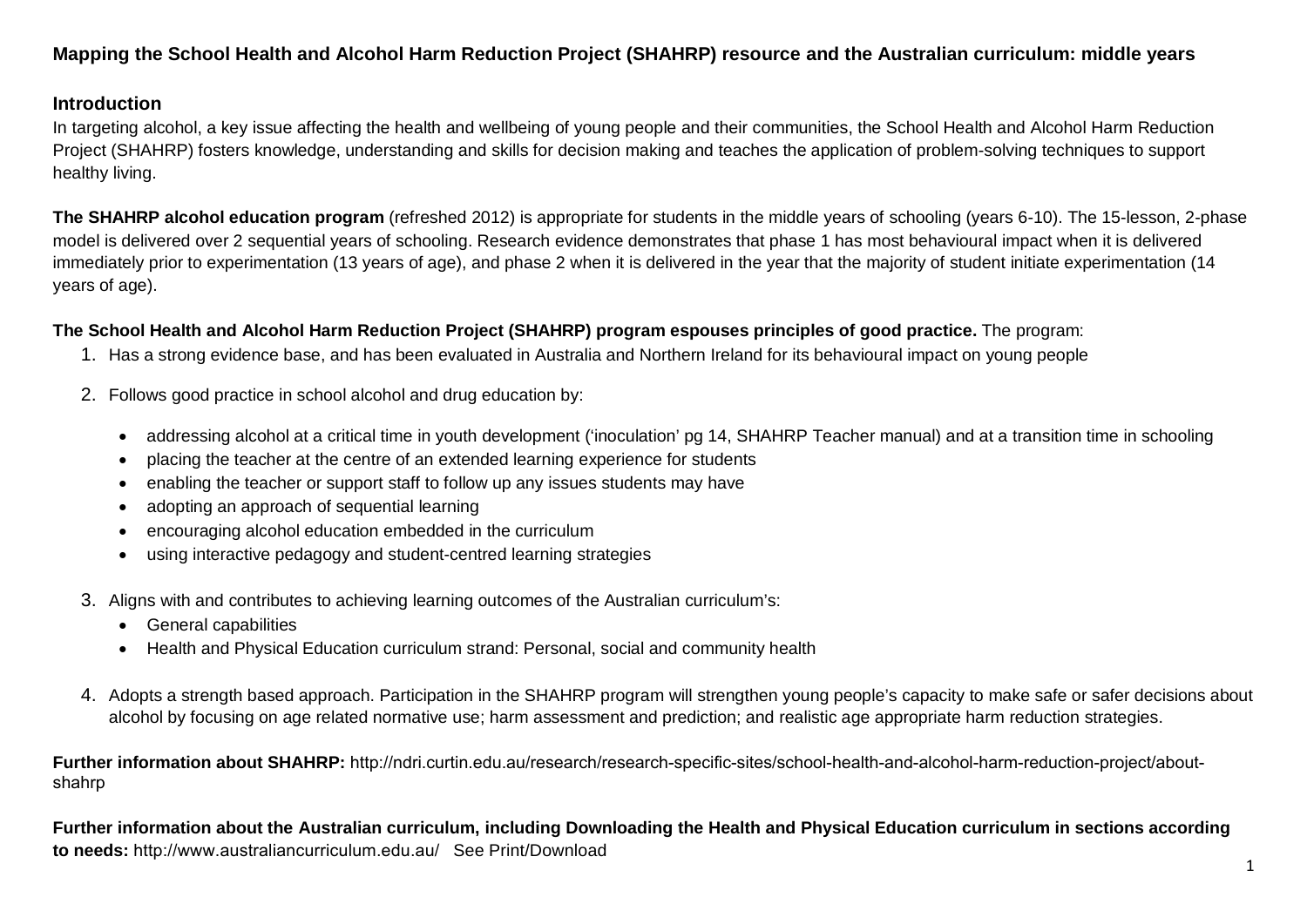## **Australian curriculum: General capabilities and SHAHRP**

*In the Australian Curriculum, general capabilities refer to an integrated and interconnected set of knowledge, skills, behaviours and dispositions that can be developed and applied across the curriculum to help students become successful learners, confident and creative individuals and active and informed citizen living and working successfully in the twenty-first century.* http://www.acara.edu.au/curriculum/general\_capabilities.html

### **The following descriptions, extracted from the HPE Australian curriculum are followed by statements about each General capability and SHAHRP.**

# **Literacy**

*The Australian Curriculum: Health and Physical Education (F–10) assists in the development of literacy by introducing specific terminology used in health and physical activity contexts. Students understand the language used to describe health status, products, information and services. They also develop skills that empower them to be critical consumers able to access, interpret, analyse, challenge and evaluate the ever-expanding and changing knowledge base and influences in the fields of health and physical education.*

The interactive, topical **SHAHRP** teaching activities develop knowledge of alcohol and personal and peer safety. Young people develop critical literacy skills to assist in interpretation of word and media and confident communication with peers, family and community.

# **Numeracy**

*Students interpret and analyse health and physical activity information using statistical reasoning, identifying patterns and relationships in data to consider trends, draw conclusions, make predictions and inform health behaviour and practices.*

Through consideration of the nature of alcohol and its use, **SHAHRP** assists in developing in young people a practical understanding of quantity, percentage, time and statistics. This equips them to better understand alcohol and the implications of alcohol use.

# **Information and communication technology capability (ITC capability)**



*Students develop ICT capability as they learn to use ICT effectively and appropriately to access, create and communicate information and ideas, solve problems and work collaboratively in all learning areas at school, and in their lives beyond school… The Australian Curriculum: Health and Physical Education (F–10) enhances ICT learning by helping students to effectively and safely access online health and physical activity information and services to manage their own health and wellbeing.* 

Teachers delivering the **SHAHRP** resources assist students to use ICT to source credible information about alcohol and avenues of support, and to increase awareness of social media, including potential issues around social media and alcohol use.

# **Critical and creative thinking**

*In Health and Physical Education, students' critical and creative thinking skills are developed through learning experiences that encourage them to pose questions and seek solutions to health issues by designing appropriate strategies to promote and advocate personal, social and community health and wellbeing. Students also use critical thinking to challenge societal factors that negatively influence their own and others' health and wellbeing.* Through examining scenarios, discussing concepts and role-playing a range of possible responses and alternative courses of action, **SHAHRP** provides multiple opportunities and strategies to enable students to develop problem-solving and decision-making skills.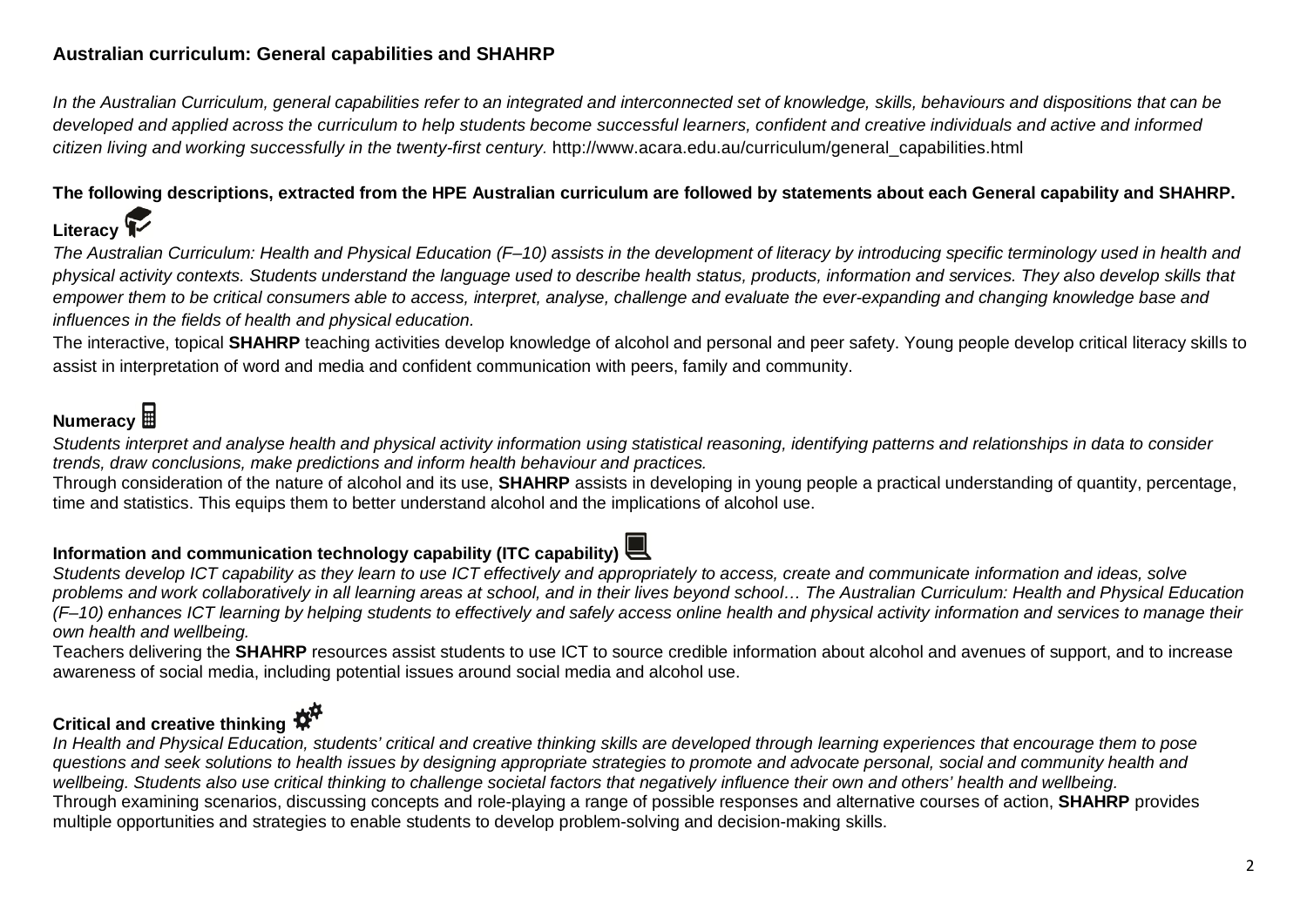# **Personal and social capability**

*The Australian Curriculum: Health and Physical Education (F–10) is a key contributor to the development of personal and social capability for all students. The curriculum provides opportunities for students to explore their own identities and develop an understanding of factors that influence and shape who they are. They learn how to recognise, understand, validate and respond appropriately to their own emotions, strengths and values.*

By developing and clarifying young people's personal views of alcohol in the social context of their peers and environment, **SHAHRP** is well-placed to contribute to self-efficacy. In addition, young people share strategies and avenues of support, developing empathy and practical skills to support their peers.

# **Ethical understanding**

*The Australian Curriculum: Health and Physical Education (F–10) focuses on the importance of treating others with integrity, fairness and compassion, and valuing and respecting diversity and equality for all. Students examine ethical principles and codes of practice appropriate to different contexts, such as at*  school, at home, in the community, in relationships, on the sporting field, in the natural environment and when using digital *technologies* such as social media. The **SHAHRP** education program provides a safe learning environment where young people can examine the health, social and legal consequences of their and others' actions and the potential impact of alcohol on judgment and relationships.

# **Intercultural understanding**

*The Australian Curriculum: Health and Physical Education (F–10) provides opportunities for students to recognise and respect different ways of thinking about personal, family and social health issues. They also learn about different individual, group and intergroup participation in physical activity and health practices. Students learn to appreciate that differences in beliefs and perspectives may affect how some people make food and health choices, or how they are able to participate in physical activities*

**SHAHRP** fosters discussion where young people can examine their own views and those of others, building understanding and empathy. While SHAHRP places the topic of alcohol within the Australian society and culture, it affords the opportunity to take a comparative, global view of trends and issues.

### **See the Section: Mapping SHAHRP to the Australian curriculum for examples of the relevance of the General capabilities to each SHAHRP lesson.**

### **Further information about the General capabilities in the Australian curriculum:**

http://www.australiancurriculum.edu.au/GeneralCapabilities/Overview/General-capabilities-in-the-Australian-Curriculum

### **Further information about the General capabilities in the Health and Physical Education subject of the Australian curriculum:**

http://www.australiancurriculum.edu.au/healthandphysicaleducation/general-capabilities

### **Australian curriculum: Health and Physical Education and SHAHRP**

The Health and Physical Education curriculum for years Foundation to 10 consists of 2 connected strands:

- Personal, social and community health
- Movement and physical activity

**Alcohol and drug education is one of the 6 Focus areas for the Personal, social and community health strand for all years of schooling from Foundation to Year 10.**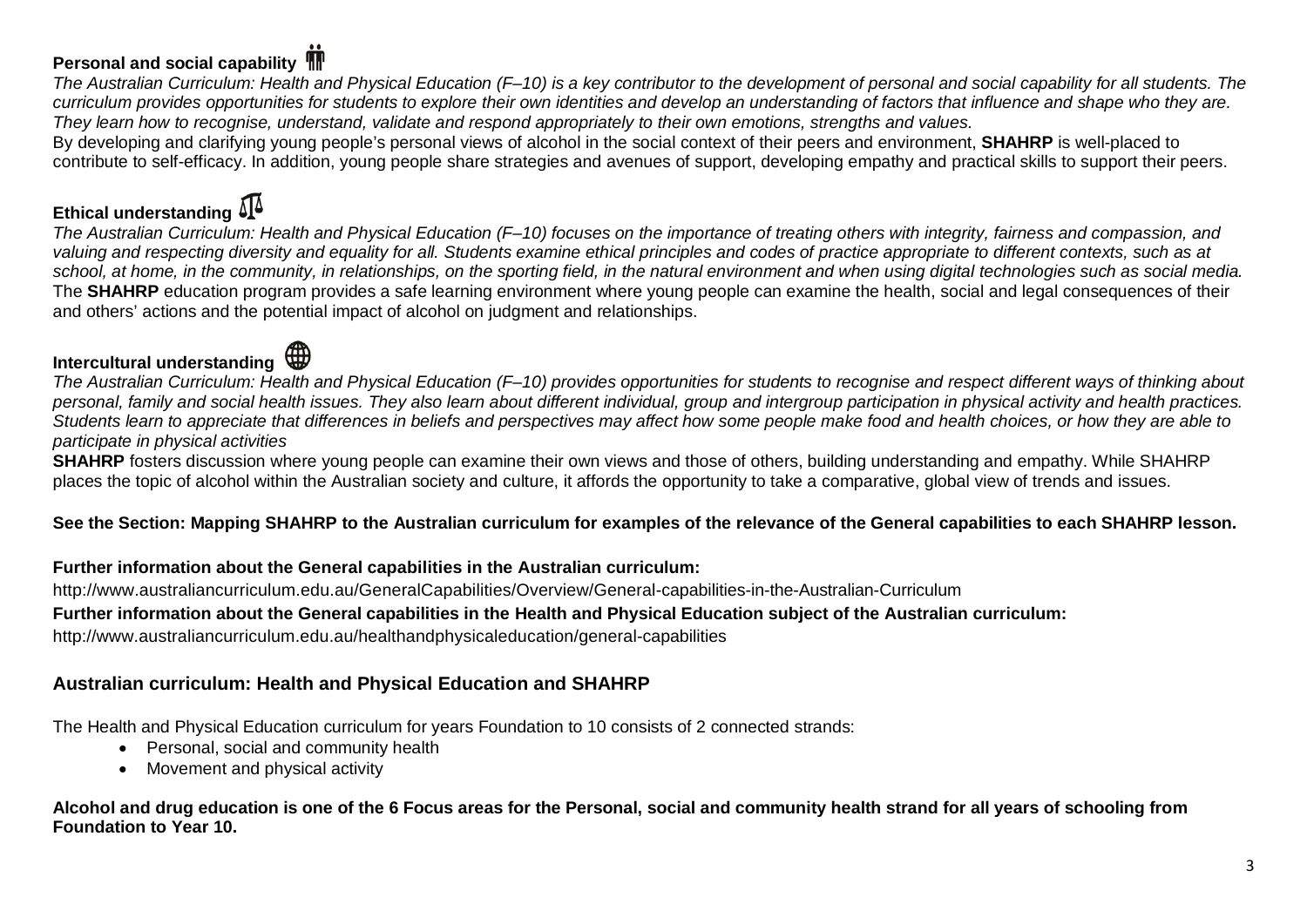**Sub-strands** within the strand Personal, social and community health are:

- Being healthy, safe and active
- Communicating and interacting for health and wellbeing
- Contributing to healthy and active communities

### **For further information about the structure of the Health and Physical Education curriculum:**

http://www.australiancurriculum.edu.au/healthandphysicaleducation/content-structure

### **Content descriptions within the sub-strands guide curriculum and indicate scope and sequence.**

**Content descriptions for the sub-strands of the Personal, social and community health strand, years 5-6, 7-8 and 9-10 are as follows:** 

| Sub-strand 1: Being healthy, safe and active                                                                                                                    |                                                                                                                                  |                                                                                                                                                                                      |  |  |  |
|-----------------------------------------------------------------------------------------------------------------------------------------------------------------|----------------------------------------------------------------------------------------------------------------------------------|--------------------------------------------------------------------------------------------------------------------------------------------------------------------------------------|--|--|--|
| Years 5-6                                                                                                                                                       | Years 7-8                                                                                                                        | <b>Years 9-10</b>                                                                                                                                                                    |  |  |  |
| Explore personal and cultural identities and how they<br>change and adapt to different contexts and situations<br>(5-6.1 in the mapping exercise which follows) | Investigate the impact of transition and change on<br>identities (7-8.1)                                                         | Evaluate factors that shape identities and analyse<br>how individuals impact the identities of others<br>$(9-10.1)$                                                                  |  |  |  |
| Investigate resources and strategies to manage<br>changes and transitions associated with puberty (5-6.2)                                                       | Evaluate strategies to manage personal, physical and<br>social changes that occur as they grow older (7-8.2)                     | Examine the impact of changes and transitions on<br>relationships (9-10.2)                                                                                                           |  |  |  |
| Investigate community resources and strategies to seek<br>help about health, safety and wellbeing (5-6.3)                                                       | Practise and apply strategies to seek help for<br>themselves or others (7-8.3)                                                   | Plan, rehearse and evaluate options (including CPR<br>and first aid) for managing situations where their own<br>or others' health, safety and wellbeing may be at risk<br>$(9-10.3)$ |  |  |  |
| Plan and practise strategies to promote health, safety<br>and wellbeing (5-6.4)                                                                                 | Investigate and select strategies to promote health,<br>safety and wellbeing (7-8.4)                                             | Propose, practise and evaluate responses in<br>situations where external influences may impact on<br>their ability to make healthy and safe choices<br>$(9-10.4)$                    |  |  |  |
|                                                                                                                                                                 | Sub-strand 3: Communicating and interacting for health and wellbeing                                                             |                                                                                                                                                                                      |  |  |  |
| Practise skills to establish and manage relationships<br>$(5-6.5)$                                                                                              | Investigate the benefits of relationships and examine<br>their impact on their own and others' health and<br>wellbeing $(7-8.5)$ | Investigate how empathy and ethical decision making<br>contribute to respectful relationships (9-10.5)                                                                               |  |  |  |
| Examine the influence of emotional responses on<br>behaviour and relationships (5-6.6)                                                                          | Analyse factors that influence emotions, and develop<br>strategies to demonstrate empathy and sensitivity<br>$(7-8.6)$           | Evaluate situations and propose appropriate<br>emotional responses and then reflect on possible<br>outcomes of different responses (9-10.6)                                          |  |  |  |
| Recognise how media and important people in the<br>community influence personal attitudes, beliefs,<br>decisions and behaviours (5-6.7)                         | Develop skills to evaluate health information and<br>express health concerns (7-8.7)                                             | Evaluate and apply health information from a range of<br>sources to health decisions and situations (9-10.7)                                                                         |  |  |  |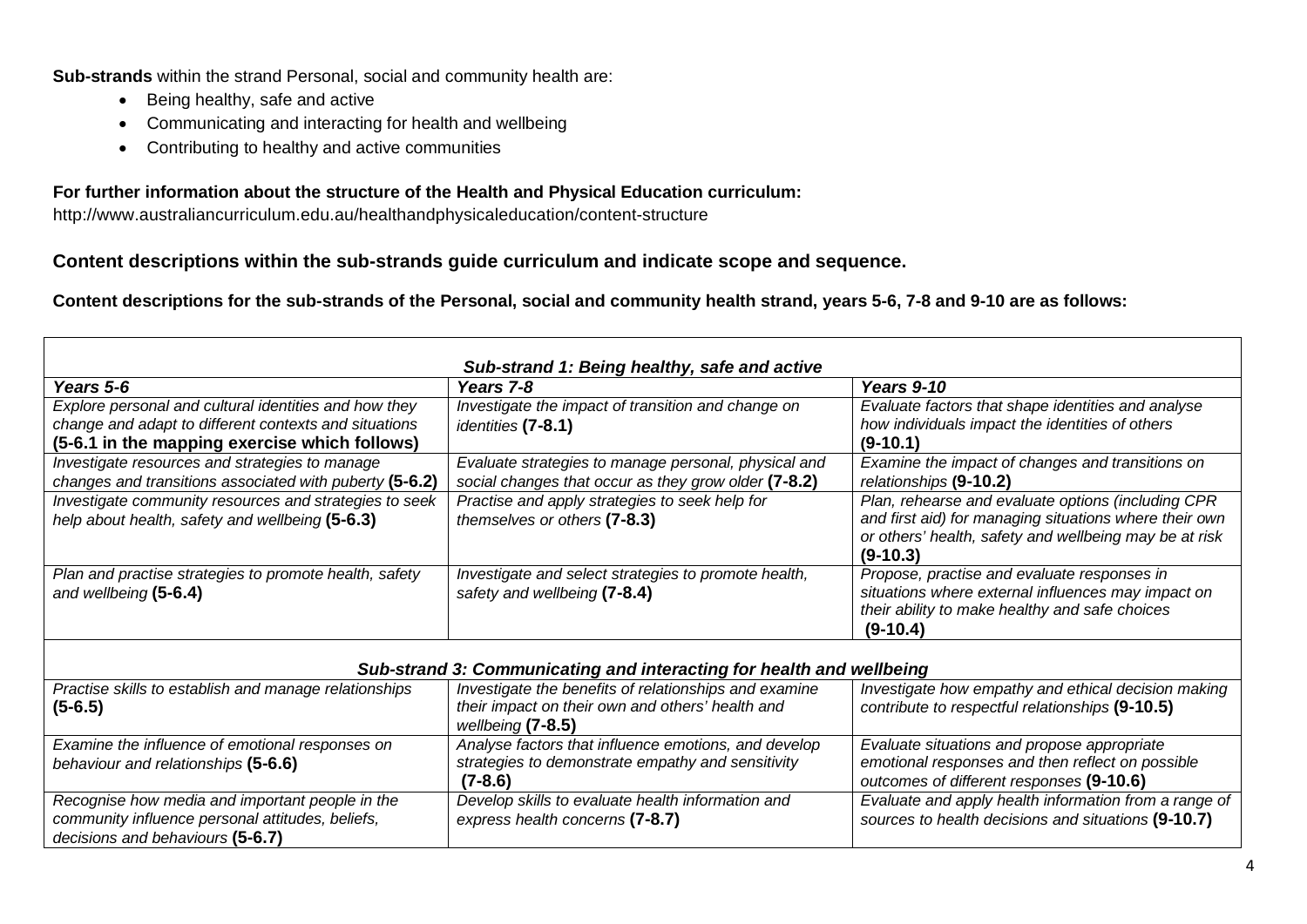| Sub-strand 3: Contributing to healthy and active communities                                                                                                                         |                                                                                                                                                       |                                                                                                                                                                    |  |  |  |
|--------------------------------------------------------------------------------------------------------------------------------------------------------------------------------------|-------------------------------------------------------------------------------------------------------------------------------------------------------|--------------------------------------------------------------------------------------------------------------------------------------------------------------------|--|--|--|
| Investigate the role of preventive health in promoting<br>and maintaining health, safety and wellbeing for                                                                           | Plan and use health practices, behaviours and<br>resources to enhance the health, safety and wellbeing                                                | Plan, implement and critique strategies to enhance<br>the health, safety and wellbeing of their communities                                                        |  |  |  |
| individuals and their communities (5-6.8)                                                                                                                                            | of their communities (7-8.8)                                                                                                                          | $(9-10.8)$                                                                                                                                                         |  |  |  |
| Explore how participation in outdoor activities supports<br>personal and community health and wellbeing and<br>creates connections to the natural and built environment<br>$(5-6.9)$ | Plan and implement strategies for connecting to natural<br>and built environments to promote the health and<br>wellbeing of their communities (7-8.9) | Plan and evaluate new and creative interventions that<br>promote their own and others' connection to<br>community and natural and built environments<br>$(9-10.9)$ |  |  |  |
| Investigate and reflect on how valuing diversity<br>positively influences the wellbeing of the community<br>$(5-6.10)$                                                               | Examine the benefits to individuals and communities of<br>valuing diversity and promoting inclusivity (7-8.10)                                        | Critique behaviours and contextual factors that<br>influence the health and wellbeing of their<br>communities (9-10.10)                                            |  |  |  |

**Elaborations** for each sub-strand give examples of how the Content descriptions (above) might be implemented in an education program.

### **Mapping SHAHRP to the Australian curriculum**

### **The table which follows links the SHAHRP classroom alcohol education program to the relevant General capabilities, Content descriptions and Elaborations of the Personal and social and community health strand.**

**Note:** As Australian states vary regarding the average age of students in year levels, links have been made from Phase 1 (for young people 12-13 years) to both the Year 5-6 and 7-8 curriculum. Phase 2 lessons have been linked to both the year 7-8 and 9-10 curricula where young people will be 13-14 years of age. There is the expectation that SHAHRP is implemented over two consecutive years.

| <b>SHAHRP</b><br>Phase 1<br>lessons   | Intention/s of the lesson: from SHAHRP                                                                                                                                                                                                                             | <b>General</b><br><b>Capabilities</b> | <b>Years 5-6, 7-8</b><br><b>HPE Content</b><br>descriptions | <b>Elaborations: examples where SHAHRP lessons</b><br>can contribute to the Australian HPE curriculum                                                                                                                                                                                                                          |
|---------------------------------------|--------------------------------------------------------------------------------------------------------------------------------------------------------------------------------------------------------------------------------------------------------------------|---------------------------------------|-------------------------------------------------------------|--------------------------------------------------------------------------------------------------------------------------------------------------------------------------------------------------------------------------------------------------------------------------------------------------------------------------------|
| Lesson 1<br>The big<br>picture        | -Introduction to unit; harm minimisation<br>-Clarify classroom rules and expectations<br>-Myths about alcohol debunked with facts<br>-Alcohol use statistics and harms linked to level of<br>alcohol use<br>-Normative patterns of alcohol use for young<br>people | ← 間目<br>∯                             | $5 - 6.7$<br>$7 - 8.7$                                      | -Analysing health messages in the media and<br>comparing their interpretations with those of other<br>members of the class<br>-Analysing the credibility of health messages<br>conveyed by different sources                                                                                                                   |
| Lesson 2<br>Why people<br>use alcohol | It is intended that students will<br>-Identify reasons why people choose to drink<br>or not to drink alcohol<br>-Predict which reasons are most likely to lead to<br>harmful outcomes<br>-Explore some of the factors which may affect a                           | ⊕                                     | $5 - 6.1$<br>$7 - 8.3$                                      | -Investigating how personal and cultural identities are<br>influenced by the groups and communities to which<br>we belong and the places to which we are connected<br>-Exploring how family, peers and the media influence<br>how individuals interact in a given situation<br>-Examining scenarios to highlight how emotions, |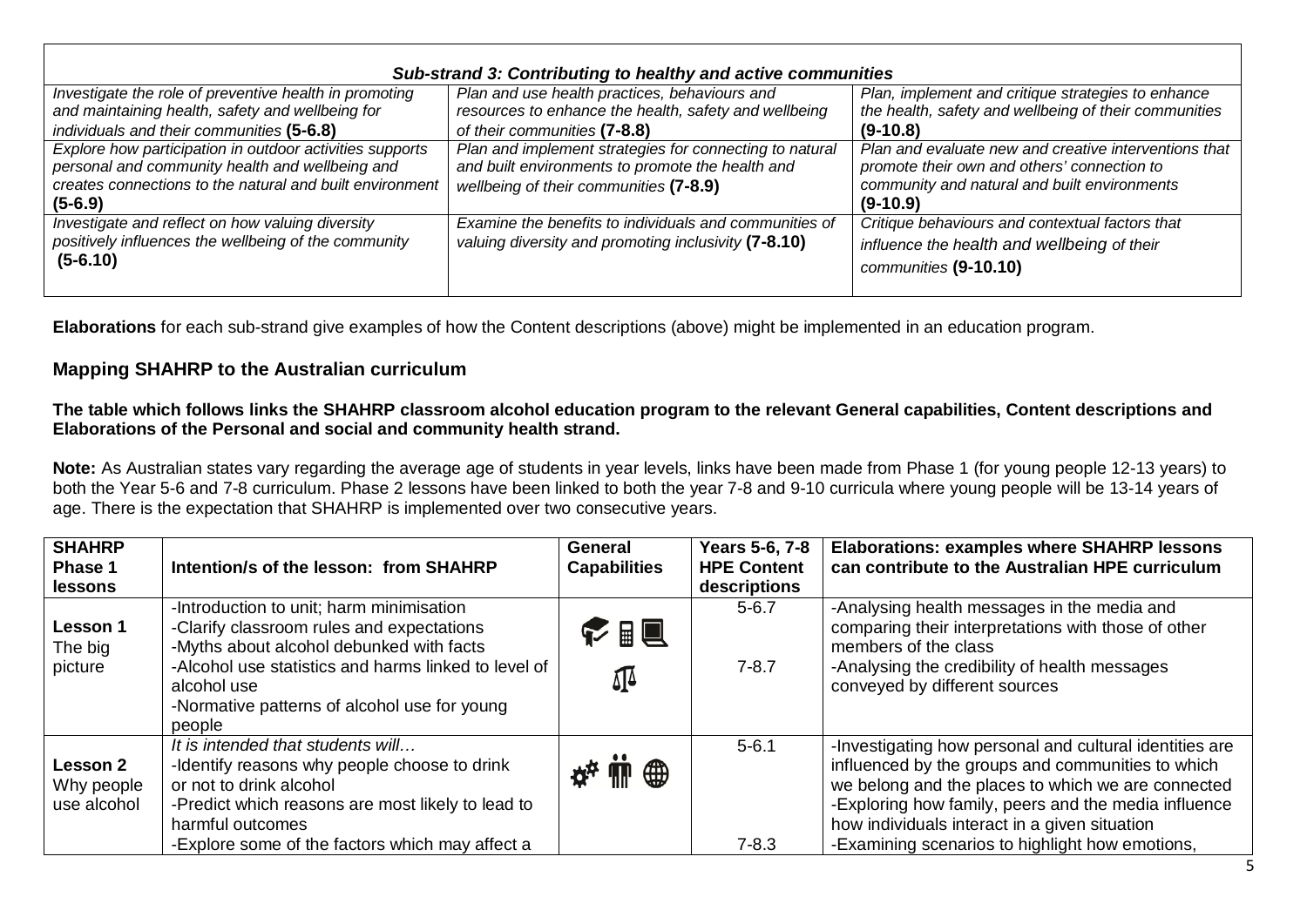|                                     | choice about whether to use alcohol or not                                                                                                 |                           | $7 - 8.4$ | dispositions and decision making can affect outcomes<br>-Investigating reasons why young people choose to<br>use or not use drugs, and proposing strategies to<br>make informed choices |
|-------------------------------------|--------------------------------------------------------------------------------------------------------------------------------------------|---------------------------|-----------|-----------------------------------------------------------------------------------------------------------------------------------------------------------------------------------------|
|                                     | It is intended that students will                                                                                                          |                           | $5 - 6.4$ | -Comparing product labels on food items or nutritional                                                                                                                                  |
| Lesson 3<br>Alcohol and<br>the body | -Define what alcohol is and how it affects the<br>body<br>-Identify how sobering up occurs and recognise<br>common myths about sobering up | 日本                        | $5 - 6.7$ | information<br>-Analysing health messages in the media and<br>comparing their interpretations with those of other<br>members of the class                                               |
|                                     | -Identify what comprises a standard drink<br>-Be able to pour a standard drink of spirits, wine                                            |                           | $7 - 8.7$ | -Analysing the credibility of health messages<br>conveyed by different sources                                                                                                          |
|                                     | and beer                                                                                                                                   |                           | $7 - 8.8$ | -Investigating preventative health practices relevant to<br>young people and designing and implementing health<br>promotion activities targeting these practices                        |
| Lesson 4                            | It is intended that students will<br>-Be able to identify different sorts of alcoholic                                                     | ■☆☆                       | $5 - 6.4$ | -Comparing product labels on food items or nutritional<br>information                                                                                                                   |
| What's in a<br>drink?               | beverages<br>-Be able to locate standard drinks information on<br>labels                                                                   | $\mathbf{m}$ $\mathbf{N}$ | $5 - 6.8$ | -Investigate practices that help promote and maintain<br>health and wellbeing and creating connections with<br>others to enhance social health                                          |
|                                     | -Identify what blood alcohol content (BAC) is<br>-Be familiar with the factors that affect BAC.                                            |                           | $7 - 8.1$ | -Examining the impact of physical changes on gender,<br>cultural and sexual identities                                                                                                  |
|                                     | -Be familiar with the law regarding driving and<br>alcohol<br>-Identify some of the effects of long term heavy<br>drinking                 |                           | $7 - 8.2$ | -Accessing and assessing health information and<br>services that support young people to effectively<br>manage changes and transitions as they grow older                               |
|                                     | -Become familiar with the NHMRC guidelines for<br>low risk consumption of alcohol                                                          |                           |           |                                                                                                                                                                                         |
|                                     | -The NHMRC guidelines for young people and<br>pregnant women                                                                               |                           |           |                                                                                                                                                                                         |
| Lesson 5                            | It is intended that students will<br>-Predict and describe situations in which harms                                                       |                           | $5 - 6.1$ | -Exploring how family, peers and the media influence<br>how individuals interact in a given situation                                                                                   |
| Identifying<br>harms and            | are most likely to occur<br>-Recognise the varying effects of alcohol in                                                                   | そな曲                       | $5 - 6.7$ | -Sharing how important people in their live influence<br>them to act or behave in a healthy or safe way                                                                                 |
| strategies                          | relation to levels of use.                                                                                                                 | Δ]Δ                       | $7 - 8.3$ | -Examining scenarios to highlight how emotions,<br>dispositions and decision making can affect outcomes                                                                                 |
|                                     |                                                                                                                                            |                           | $7 - 8.5$ | -Analysing how behaviours, actions, and<br>responsibilities to situations can change depending on<br>whether they are by themselves, with friends or with<br>family                     |
|                                     |                                                                                                                                            |                           | $7 - 8.6$ | -Investigating personal, social and cultural factors that<br>influence the way individuals respond emotionally to                                                                       |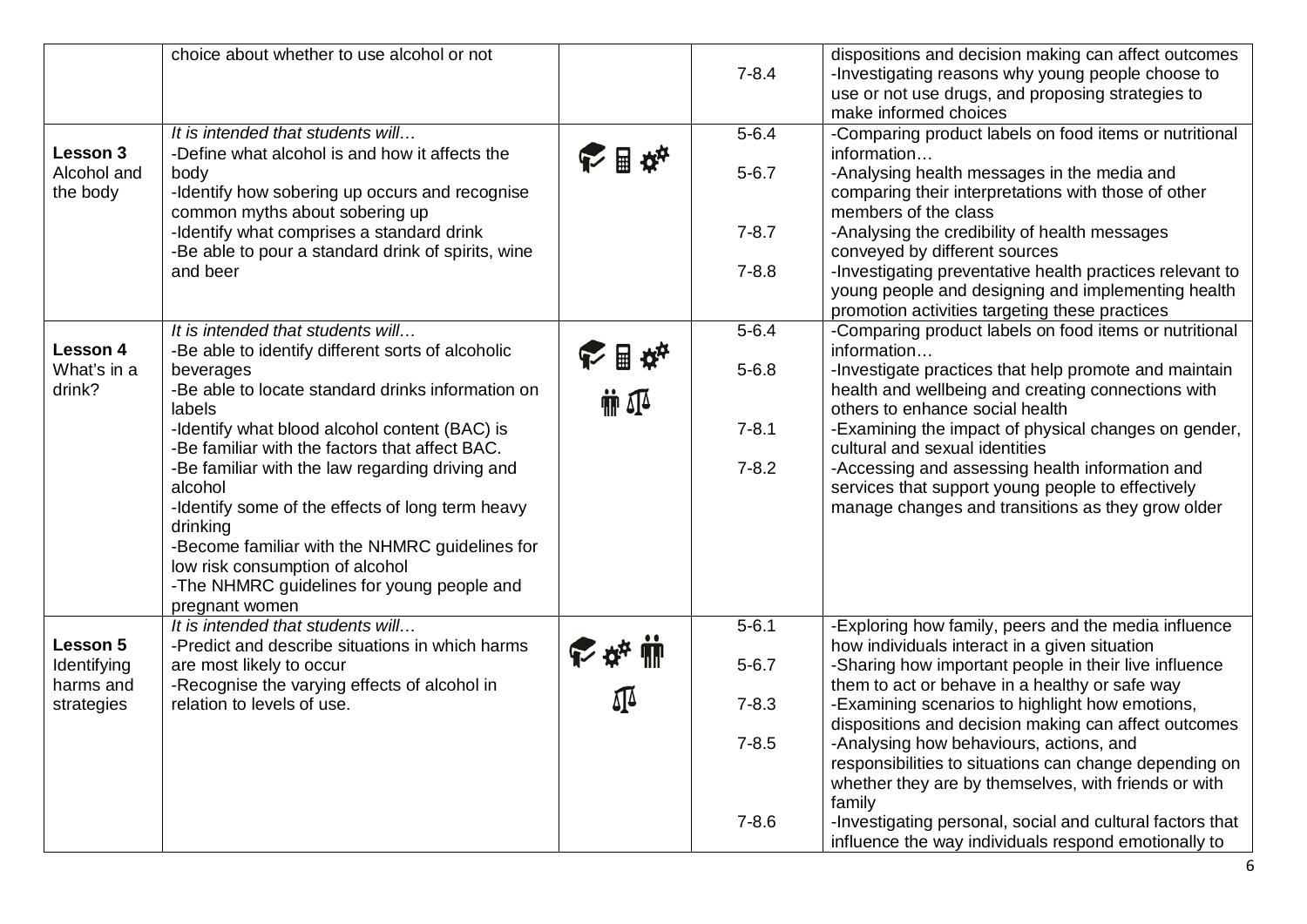|           |                                                                                       |                           |           | different situations                                                                                        |
|-----------|---------------------------------------------------------------------------------------|---------------------------|-----------|-------------------------------------------------------------------------------------------------------------|
| Lesson 6  | It is intended that students will<br>-Develop an awareness of advertising directed at |                           | $5 - 6.3$ | -Researching health information sources and places<br>where they can seek help, and prioritising those that |
| Mastering | the youth market                                                                      | 心间私                       |           | are reliable and trustworthy                                                                                |
| media     | -Examine the techniques advertisers use to                                            |                           |           | -Applying criteria to online information to assess the                                                      |
| messages  | influence young peoples' choices                                                      | $\mathbf{m}$ $\mathbf{r}$ |           | credibility of the information                                                                              |
|           | -Develop an advertising message which is                                              |                           |           | -Creating ways to share information about local                                                             |
|           | attractive to young people and promotes a harm                                        |                           |           | services young people can access for help, such as a                                                        |
|           | minimisation message in relation to the use of                                        |                           |           | blog, app or advertisement                                                                                  |
|           | alcohol                                                                               |                           | $5 - 6.4$ | -Scripting and rehearsing how to refuse drugs they                                                          |
|           |                                                                                       |                           |           | may be offered, such as medication, tobacco product                                                         |
|           |                                                                                       |                           |           | or alcohol                                                                                                  |
|           |                                                                                       |                           |           | -Selecting and practising appropriate responses to                                                          |
|           |                                                                                       |                           | $5 - 6.7$ | promote safety in different situations<br>-Examining how media and public identities influence              |
|           |                                                                                       |                           |           | the way people act and the choices they make                                                                |
|           |                                                                                       |                           | $7 - 8.3$ | -Practising different communication techniques to                                                           |
|           |                                                                                       |                           |           | persuade someone to seek help                                                                               |
|           | It is intended that students will                                                     |                           | $5 - 6.4$ | -Selecting and practising appropriate responses to                                                          |
| Lesson 7  | -Identify some of the factors influencing decisions                                   |                           |           | promote safety in different situations                                                                      |
| Decisions | made about alcohol consumption                                                        |                           | $5 - 6.5$ | -Assessing the impact of different relationships on                                                         |
|           | -Identify a range of choices and outcomes in                                          |                           |           | personal health and wellbeing                                                                               |
|           | situations involving alcohol                                                          |                           | $5 - 6.6$ | -Analysing situations in which emotions can influence                                                       |
|           | -Predict likely consequences for choices                                              |                           |           | decision making including in peer-group, family and                                                         |
|           | -Apply knowledge about harm minimisation                                              |                           |           | movement situations                                                                                         |
|           | strategies and effects of alcohol to a range of                                       |                           |           | -Discussing how inappropriate emotional responses                                                           |
|           | situations                                                                            |                           |           | impact relationships                                                                                        |
|           |                                                                                       |                           |           | -Exploring why emotional responses can be                                                                   |
|           |                                                                                       |                           |           | unpredictable                                                                                               |
|           |                                                                                       |                           | $5 - 6.8$ | -Proposing and implementing actions and protective                                                          |
|           |                                                                                       |                           |           | behaviours that promote safe participation in physical                                                      |
|           |                                                                                       |                           | $5 - 6.9$ | activities                                                                                                  |
|           |                                                                                       |                           |           | -Discussing how access to natural and built<br>environments can help or hinder participation in             |
|           |                                                                                       |                           |           | physical activities                                                                                         |
|           |                                                                                       |                           | $7 - 8.3$ | -Examining scenarios to highlight how emotions,                                                             |
|           |                                                                                       |                           |           | dispositions and decision making can affect outcomes                                                        |
|           |                                                                                       |                           | $7 - 8.4$ | -Proposing and practising strategies for celebrating                                                        |
|           |                                                                                       |                           |           | safely, including assertiveness, refusal skills, planning                                                   |
|           |                                                                                       |                           |           | travel arrangements and contingency plans                                                                   |
|           |                                                                                       |                           | $7 - 8.5$ | -Analysing how their relationships influence                                                                |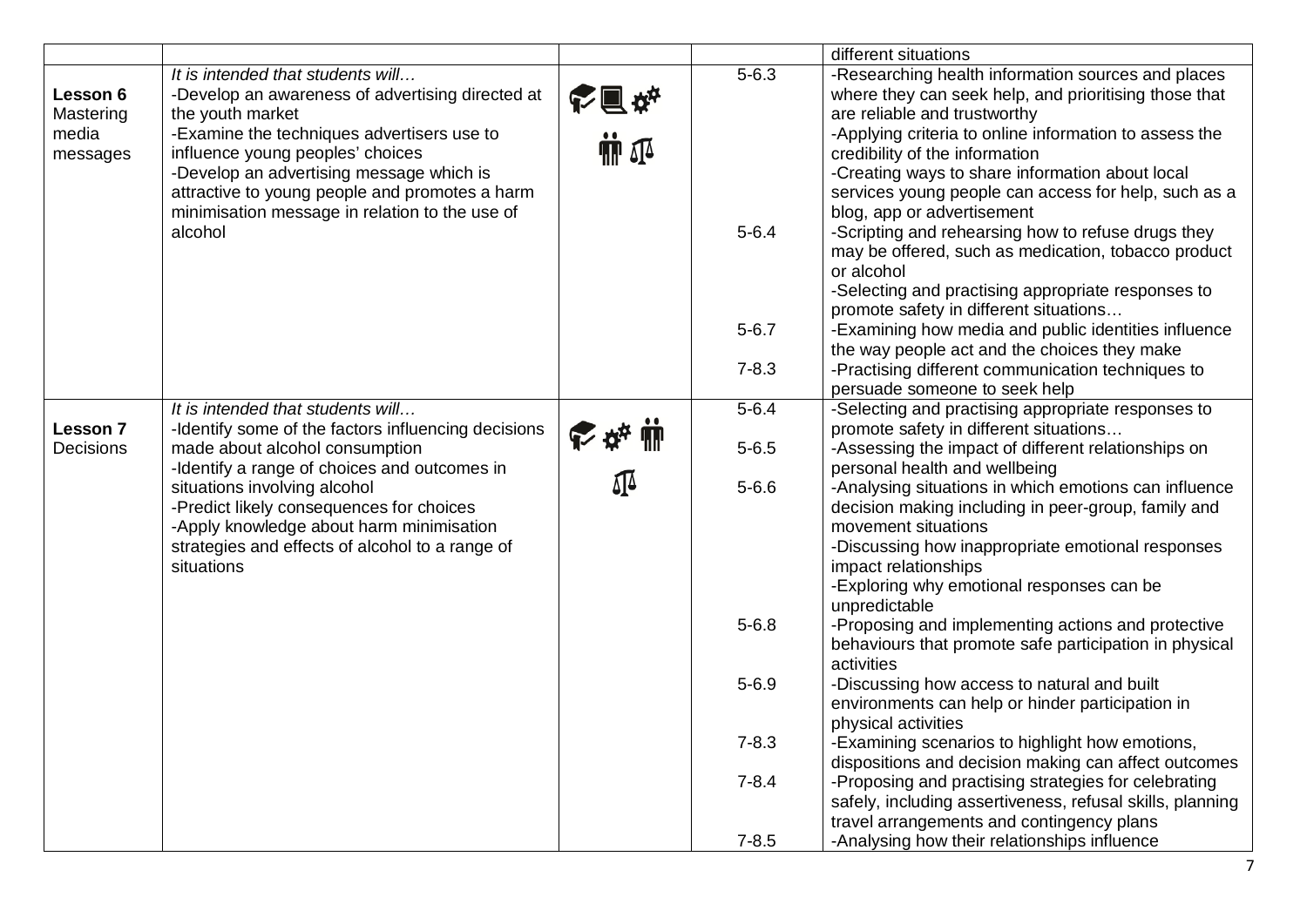|            |                                                     |   |           | behaviours and actions                                    |
|------------|-----------------------------------------------------|---|-----------|-----------------------------------------------------------|
|            |                                                     |   | $7 - 8.6$ | -Recognising and interpreting emotional responses to      |
|            |                                                     |   |           | stressful situations and proposing strategies for         |
|            |                                                     |   |           | managing these responses                                  |
|            |                                                     |   | $7 - 8.7$ | -Proposing ways to support others who are going           |
|            |                                                     |   |           | through a challenging time                                |
|            | It is intended that students will                   |   | $5 - 6.3$ | -Researching health information sources and places        |
| Lesson 8   | -Devise and articulate strategies to avoid, reduce  |   |           | where they can seek help, and prioritising those that     |
| Harm       | or minimise harm in a range of situations involving |   |           | are reliable and trustworthy                              |
| busters    | alcohol use                                         |   | $5 - 6.4$ | -Selecting and practising appropriate responses to        |
|            | -Apply a number of different perspectives in        | ⅏ |           | promote safety in different situations                    |
| and        | developing strategies                               |   | $5 - 6.7$ | -Sharing how important people in their life influence     |
| Self-      | -Identify means by which they could call for        |   |           | them to act or behave in a healthy or safe way            |
| assessment | assistance, arrange to leave a party safely or      |   | $5 - 6.8$ | -Understanding the importance of social support and a     |
|            | refer a friend in need to adults who can help       |   |           | sense of belonging in promoting mental health and         |
|            | -Engage in a self-assessment of the unit of work.   |   |           | wellbeing                                                 |
|            |                                                     |   | $7 - 8.2$ | -Accessing and assessing health information and           |
|            |                                                     |   |           | services that support young people to effectively         |
|            |                                                     |   |           | manage change and transitions as they grow older          |
|            |                                                     |   | $7 - 8.3$ | -Collaborating with peers to suggest strategies they      |
|            |                                                     |   |           | could use in emergencies                                  |
|            |                                                     |   |           | -Exploring help-seeking scenarios young people            |
|            |                                                     |   |           | encounter and sharing strategies for dealing with each    |
|            |                                                     |   |           | situation                                                 |
|            |                                                     |   | $7 - 8.4$ | -Proposing and practising strategies for celebrating      |
|            |                                                     |   |           | safely, including assertiveness, refusal skills, planning |
|            |                                                     |   |           | travel arrangements and contingency plans                 |
|            |                                                     |   | $7 - 8.5$ | -Analysing how behaviours, actions, and responses to      |
|            |                                                     |   |           | situations can change depending on whether they are       |
|            |                                                     |   |           | by themselves, with friends or with family                |
|            |                                                     |   | $7 - 8.6$ | -Exploring different viewpoints, practising being         |
|            |                                                     |   |           | empathetic and considering alternative ways to            |
|            |                                                     |   |           | respond                                                   |
|            |                                                     |   | $7 - 8.7$ | -Analysing the credibility of health messages             |
|            |                                                     |   |           | conveyed by different sources                             |
|            |                                                     |   |           | -Proposing ways to support others who are going           |
|            |                                                     |   |           | through a challenging time                                |
|            |                                                     |   |           |                                                           |
|            |                                                     |   |           |                                                           |
|            |                                                     |   |           |                                                           |
|            |                                                     |   |           |                                                           |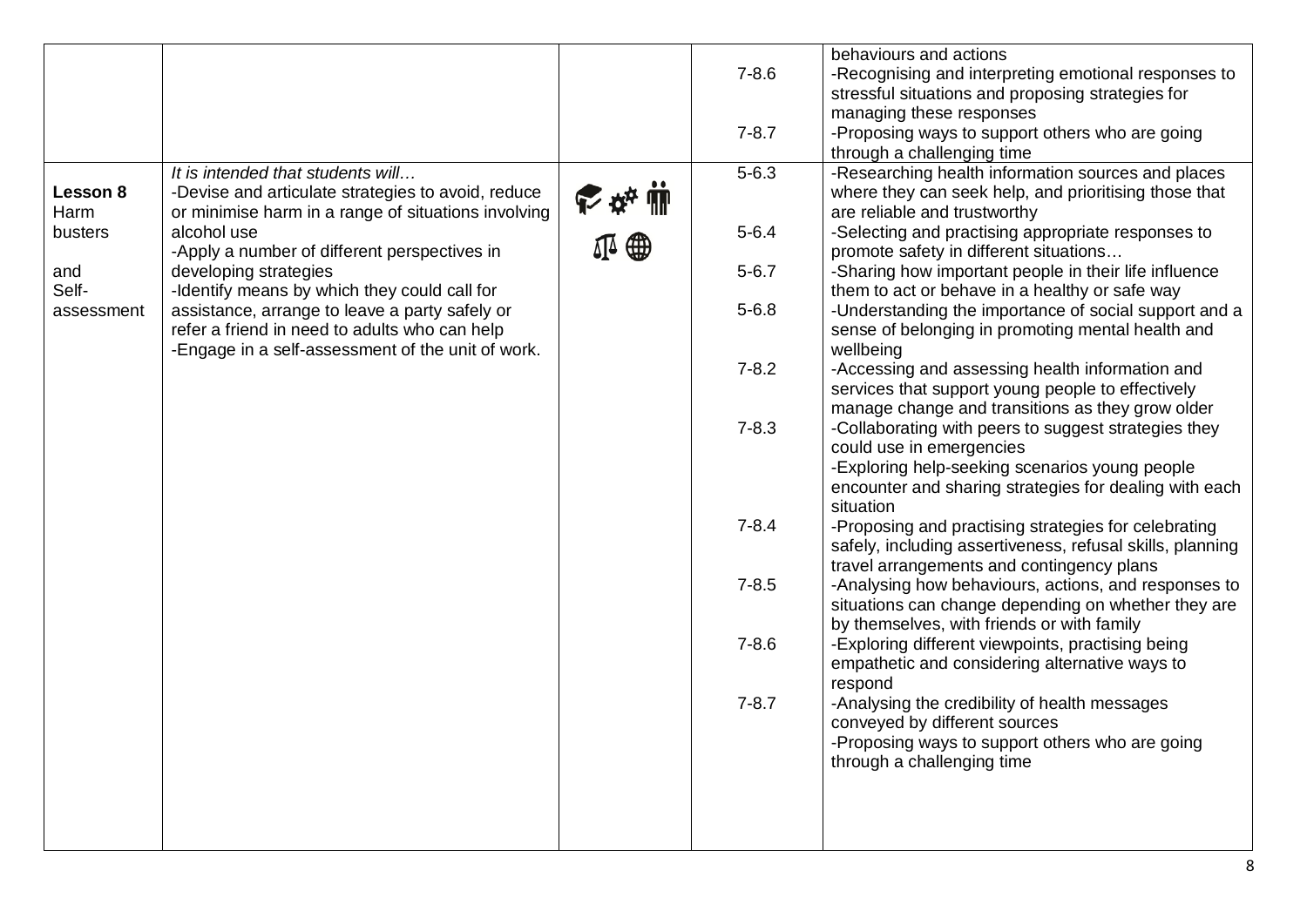| <b>SHAHRP</b><br>Phase 2<br>lessons | Intention/s of the lesson: SHAHRP                                                                                                                                    | General<br><b>Capabilities</b> | <b>Years 7-8,</b><br>9-10 HPE<br><b>Content</b><br>descriptions | <b>Elaborations: examples where SHAHRP lessons</b><br>can contribute to the Australian HPE curriculum                                                                                                             |
|-------------------------------------|----------------------------------------------------------------------------------------------------------------------------------------------------------------------|--------------------------------|-----------------------------------------------------------------|-------------------------------------------------------------------------------------------------------------------------------------------------------------------------------------------------------------------|
| Lesson 9                            | It is intended that students will<br>-Revise pouring of standard drinks                                                                                              | ■卒                             | $7 - 8.1$                                                       | -Examining the impact of physical changes on gender,<br>cultural and sexual identities                                                                                                                            |
| Standard<br>drinks                  | -Revise recommended guidelines for drinking and<br>discuss implications for young people                                                                             |                                | $7 - 8.2$                                                       | -Accessing and assessing health information and<br>services that support young people to effectively                                                                                                              |
|                                     | -Revise what factors affect blood alcohol content<br>(BAC)                                                                                                           |                                | $9 - 10.2$                                                      | manage changes and transitions as they grow older<br>-Assessing behavioural expectations in different<br>relationships and social situations, and examining how<br>these expectations can influence decisions and |
|                                     |                                                                                                                                                                      |                                | $9 - 10.7$                                                      | actions<br>-Critiquing and selecting the most suitable and reliable<br>sources of health information according to the<br>decisions that need to be made                                                           |
| Lesson 10<br>The Party              | It is intended that students will<br>-Identify short term harms that can arise and<br>accidents that can occur to young people while                                 | <b>电碎轴</b>                     | $7 - 8.3$                                                       | -Examining scenarios to highlight how emotions,<br>dispositions and decision making can affect outcomes<br>-Collaborating with peers to suggest strategies they                                                   |
|                                     | drinking or in the company of drinkers<br>-Plan strategies for reducing or avoiding harm to<br>themselves or to others in social situations<br>involving alcohol use | ∯                              | $7 - 8.4$                                                       | could use in emergencies<br>-Proposing and practising strategies for celebrating<br>safely, including assertiveness, refusal skills, planning<br>travel arrangements and contingency plans                        |
|                                     |                                                                                                                                                                      |                                | $9 - 10.1$                                                      | -Analysing how societal norms, stereotypes and<br>expectations influence the way young people think<br>about their bodies, food, physical activity, sexual<br>health, drugs and/or risk-taking                    |
|                                     |                                                                                                                                                                      |                                | $9 - 10.2$                                                      | -Assessing behavioural expectations in different<br>relationships and social situations, and examining how<br>these expectations can influence decisions and                                                      |
|                                     |                                                                                                                                                                      |                                | $9 - 10.3$                                                      | actions<br>-Proposing and practising a range of realistic<br>responses to scenarios where peers are encouraging<br>them to take unnecessary risks                                                                 |
|                                     |                                                                                                                                                                      |                                | $9 - 10.6$                                                      | -Evaluating situations where an individual may react<br>with extreme emotion and reflecting on the impact that<br>this response may have on the situation and/or their<br>relationships                           |
|                                     | It is intended that students will                                                                                                                                    |                                | $7 - 8.5$                                                       | -Analysing how their relationships influence                                                                                                                                                                      |
| Lesson 11                           | -Revise the concept of a standard drink, estimate,                                                                                                                   | ■卒‴                            |                                                                 | behaviours and actions                                                                                                                                                                                            |
| Vulnerability                       | measure spirit based drinks                                                                                                                                          |                                | $7 - 8.7$                                                       | -Proposing ways to support others who are going                                                                                                                                                                   |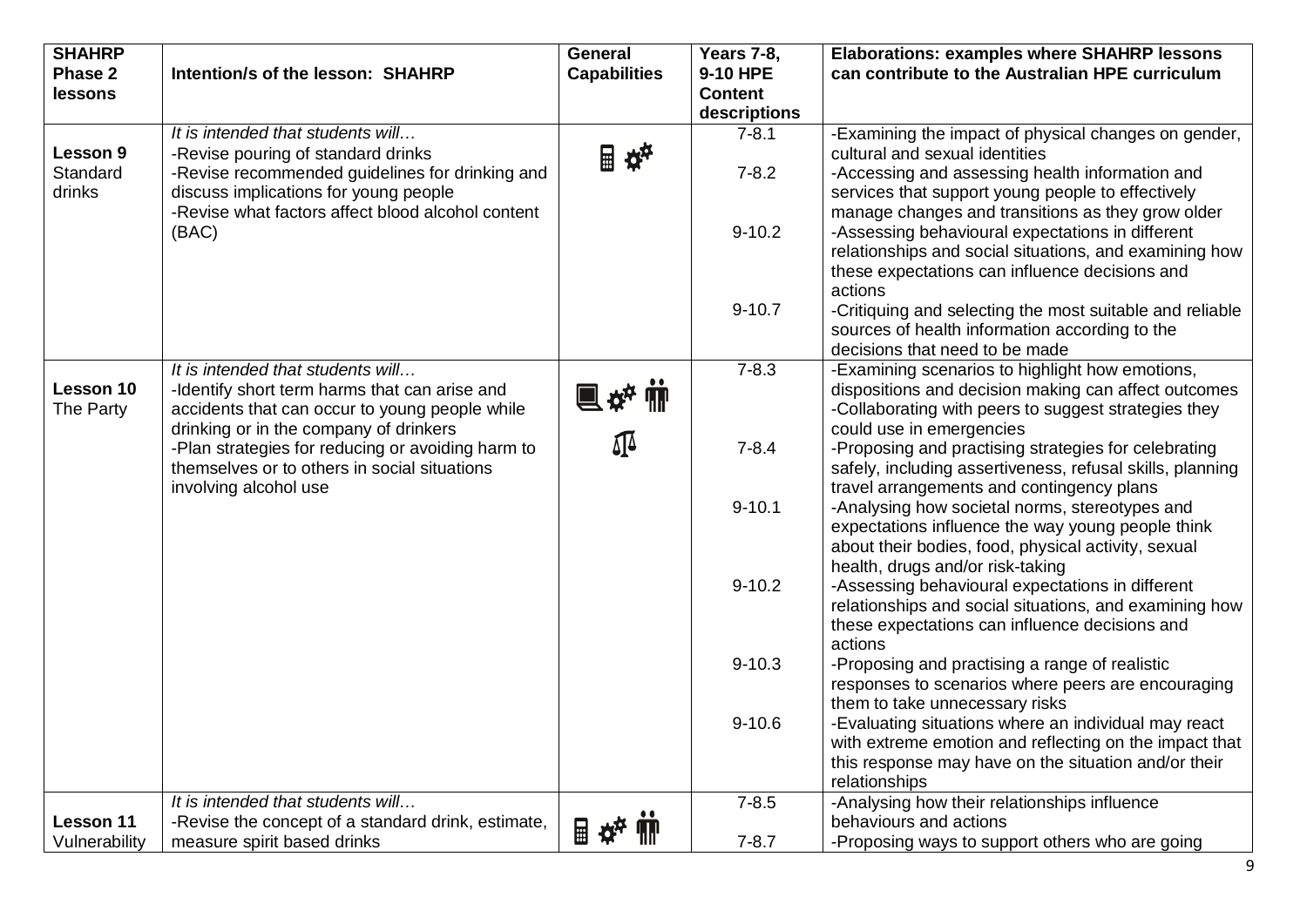|                           | -Identify the ways in which young people are<br>vulnerable to sexual harm while drunk or in the<br>company of drunken people<br>-Identify other alcohol related harms young<br>people might experience<br>-Identify strategies to reduce further harms from<br>occurring after alcohol related incidents<br>-Create a conversation about alcohol related<br>harm and strategies to prevent further harm | ₫₫                        | $9 - 10.2$<br>$9 - 10.4$<br>$9 - 10.5$ | through a challenging time<br>-Practising skills to deal with challenging or unsafe<br>situations, such as refusal skills, communicating<br>choices, expressing opinions and initiating<br>contingency plans<br>-Exploring external influences on sexuality and sexual<br>health behaviours, and recognising the impact that<br>decisions and actions can have on own and others'<br>health and wellbeing<br>-Comparing own decisions with those of others and<br>acknowledging others' right to act differently and to<br>change their mind |
|---------------------------|---------------------------------------------------------------------------------------------------------------------------------------------------------------------------------------------------------------------------------------------------------------------------------------------------------------------------------------------------------------------------------------------------------|---------------------------|----------------------------------------|----------------------------------------------------------------------------------------------------------------------------------------------------------------------------------------------------------------------------------------------------------------------------------------------------------------------------------------------------------------------------------------------------------------------------------------------------------------------------------------------------------------------------------------------|
| Lesson 12<br>Dealing with | It is intended that students will<br>-Outline strategies to minimize potential harms to<br>themselves or others                                                                                                                                                                                                                                                                                         | 心面体                       | $7 - 8.1$                              | -Examining online profiles and identities and<br>developing strategies to promote safety in online<br>environments                                                                                                                                                                                                                                                                                                                                                                                                                           |
| harms                     | -Identify ways of maintaining personal beliefs and<br>standards                                                                                                                                                                                                                                                                                                                                         | $\mathbf{m}$ $\mathbf{r}$ | $7 - 8.3$                              | -Examining scenarios to highlight how emotions,<br>dispositions and decision making can affect outcomes                                                                                                                                                                                                                                                                                                                                                                                                                                      |
|                           |                                                                                                                                                                                                                                                                                                                                                                                                         |                           | $7 - 8.5$                              | -Recognising the impact bullying and harassment can                                                                                                                                                                                                                                                                                                                                                                                                                                                                                          |
|                           |                                                                                                                                                                                                                                                                                                                                                                                                         |                           | $7 - 8.6$                              | have on relationships, including online relationships<br>-Recognising and interpreting emotional responses to<br>stressful situations and proposing strategies for<br>managing these responses                                                                                                                                                                                                                                                                                                                                               |
|                           |                                                                                                                                                                                                                                                                                                                                                                                                         |                           | $7 - 8.7$                              | -Proposing ways to support others who are going<br>through a challenging time                                                                                                                                                                                                                                                                                                                                                                                                                                                                |
|                           |                                                                                                                                                                                                                                                                                                                                                                                                         |                           | $9 - 10.1$                             | -Analysing the role of family, friends and community in<br>supporting an individual's identities, and proposing<br>strategies to enhance their own and others' wellbeing                                                                                                                                                                                                                                                                                                                                                                     |
|                           |                                                                                                                                                                                                                                                                                                                                                                                                         |                           | $9 - 10.4$                             | -Exploring external influences on sexuality and sexual<br>health behaviours, and recognising the impact that<br>decisions and actions can have on own and others'                                                                                                                                                                                                                                                                                                                                                                            |
|                           |                                                                                                                                                                                                                                                                                                                                                                                                         |                           | $9 - 10.5$                             | health and wellbeing<br>-Investigating how the balance of power influences the<br>nature of relationships and proposing actions that can<br>be taken when a relationship is not respectful<br>-Demonstrating and advocating appropriate bystander<br>behaviour where another person's photo has been<br>tagged without permission, sexting and posting explicit<br>content                                                                                                                                                                   |
| Lesson 13<br>Risk ranking | It is intended that students will<br>-Identify risks associated with the circumstances,<br>people or places and alcohol consumption                                                                                                                                                                                                                                                                     |                           | $7 - 8.4$                              | -Examining strategies for safe practices in different<br>environments, including transport and aquatic<br>environments                                                                                                                                                                                                                                                                                                                                                                                                                       |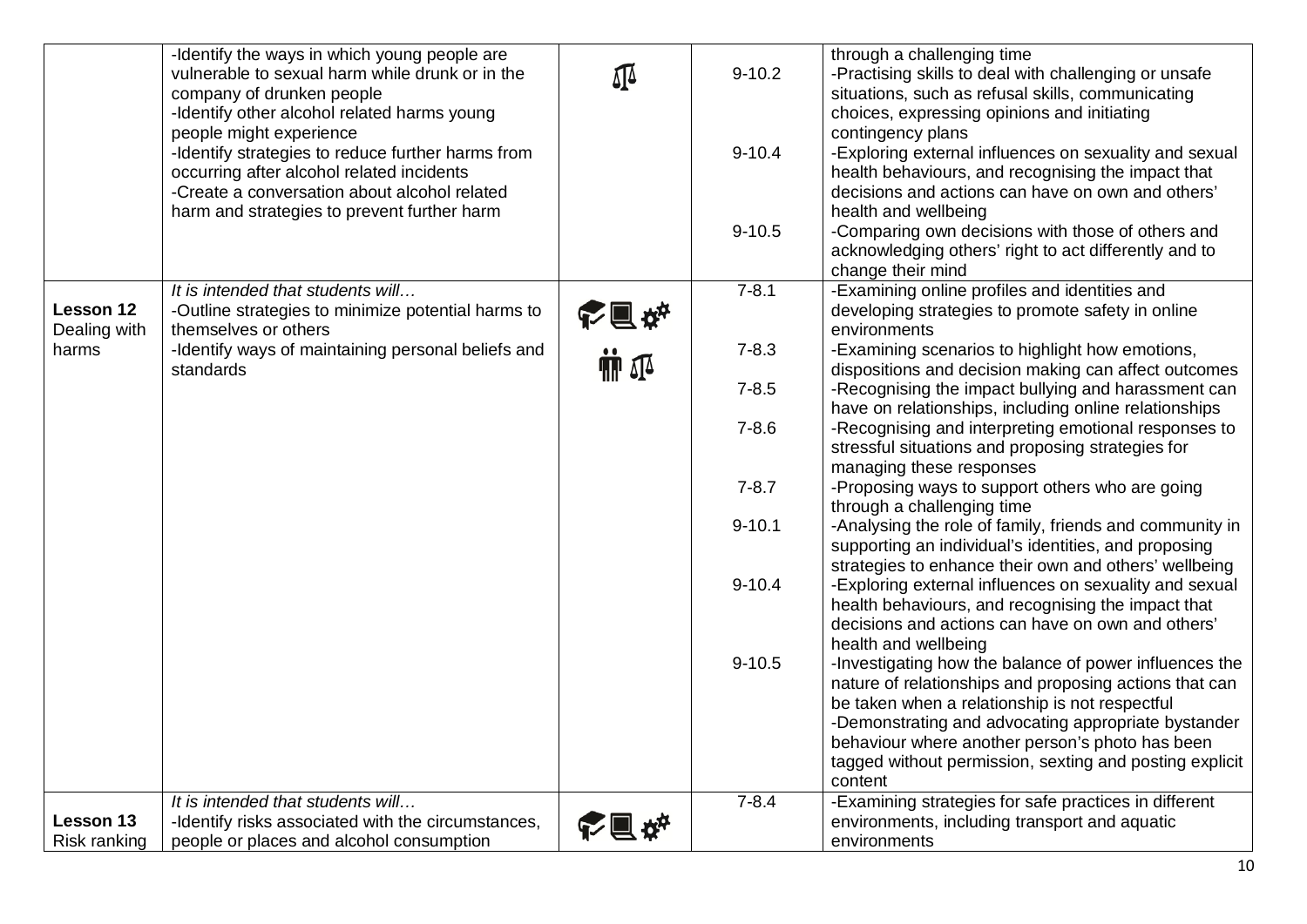|            | -Predict situations or patterns of consumption   |                | $7 - 8.5$  | -Analysing how behaviours, actions, and                                                                     |
|------------|--------------------------------------------------|----------------|------------|-------------------------------------------------------------------------------------------------------------|
|            | which are likely to be of lower risk             | $\Pi$ $\Omega$ |            | responsibilities to situations can change depending on                                                      |
|            | -Anticipate situations which are likely to be of |                |            | whether they are by themselves, with friends or with                                                        |
|            | higher risk                                      |                | $7 - 8.9$  | family<br>-Identifying local natural resources and built                                                    |
|            |                                                  |                |            | environments where individuals and groups can                                                               |
|            |                                                  |                |            | connect as a community and participate in physical                                                          |
|            |                                                  |                |            | and social activities                                                                                       |
|            |                                                  |                | $7 - 8.1$  | -Examining online profiles and identities and                                                               |
|            |                                                  |                |            | developing strategies to promote safety in online                                                           |
|            |                                                  |                |            | environments                                                                                                |
|            |                                                  |                | $9 - 10.2$ | -Practising skills to deal with challenging or unsafe<br>situations, such as refusal skills, communications |
|            |                                                  |                |            | choices, expressing opinions and initiating                                                                 |
|            |                                                  |                |            | contingency plans                                                                                           |
|            |                                                  |                |            | -Asserting their stance on a situation, dilemma or                                                          |
|            |                                                  |                |            | decision by expressing thoughts, opinions and beliefs                                                       |
|            |                                                  |                |            | that acknowledge the feelings of others                                                                     |
|            |                                                  |                | $9 - 10.4$ | -Evaluating the influence of personal, social,<br>environmental and cultural factors on decisions and       |
|            |                                                  |                |            | actions young people take in relation to their health,                                                      |
|            |                                                  |                |            | safety and wellbeing                                                                                        |
|            | It is intended that students will                |                | $7 - 8.2$  | -Evaluating and practising coping, communication and                                                        |
| Lesson 14  | -Rehearse assertive and protective behaviours    | ☆☆ ■           |            | problem-solving skills to manage changes and                                                                |
| Getting it | -Anticipate and plan for conflict resolution,    |                |            | emotions associated with puberty and getting older                                                          |
| said       | negotiation, peer support                        | 邳              | $7 - 8.3$  | -Exploring help-seeking scenarios young people                                                              |
|            |                                                  |                |            | encounter and sharing strategies for dealing with each<br>situation                                         |
|            |                                                  |                | $7 - 8.4$  | -Proposing and practising strategies for celebrating                                                        |
|            |                                                  |                |            | safely, including assertiveness, refusal skills, planning                                                   |
|            |                                                  |                |            | travel arrangements and contingency plans                                                                   |
|            |                                                  |                | $7 - 8.7$  | -Proposing ways to support others who are going                                                             |
|            |                                                  |                | $9 - 10.2$ | through a challenging time<br>-Practising skills to deal with challenging or unsafe                         |
|            |                                                  |                |            | situations, such as refusal skills, communications                                                          |
|            |                                                  |                |            | choices, expressing opinions and initiating                                                                 |
|            |                                                  |                |            | contingency plans                                                                                           |
|            |                                                  |                | $9 - 10.3$ | -Proposing and practising a range of realistic                                                              |
|            |                                                  |                |            | responses to scenarios where peers are encouraging                                                          |
|            |                                                  |                |            | them to take unnecessary risks                                                                              |
|            |                                                  |                | $9 - 10.4$ | -Exploring external influences on sexuality and sexual                                                      |